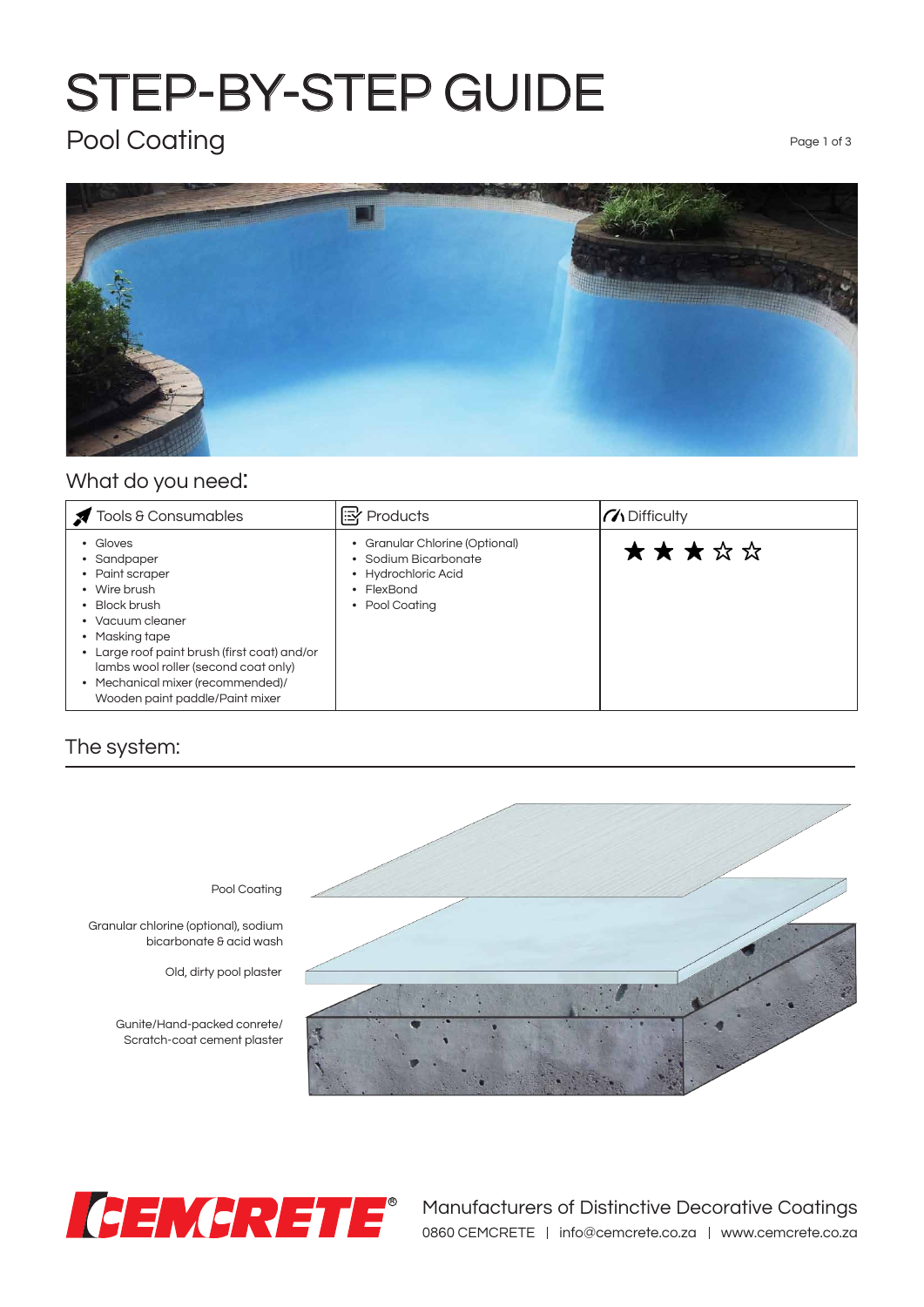# STEP-BY-STEP GUIDE

### Pool Coating

Page 2 of 3



Clean the mosaics prior to emptying the pool. Remove all calcium scale using sandpaper & a paint scraper. If there is any algae, dilute 4 cups of granular chlorine in a 10L bucket of warm water & apply to the surface. Leave for 24 hours & then wire brush and flush off with clean water. Make sure that all crack & plaster repairs is completed & cured prior to acid wash.



The surface must be as rough as 60grit sandpaper and free of calcium carbonate. If not, repeat the acid wash process until this is achieved. The proper cleaning and roughness of the surface is critical to ensure a good result.



Pre-dampen surface. Distribute 2kg Sodium Bicarbonate over the surface area in the deep end of the pool. Mix hydrochloric acid & water (1:3) in a plastic bucket. Wearing gloves, apply to the surface using a block brush. Let the solution fizz for at least 5 min 8 then scrub vigorously with a stiff wire brush.



Flush clean with plenty of water. It is important to ensure that there is none of the acid wash solution left on the surface.



When the surface has dried, use a vacuum cleaner to remove all dust & loose material from the surface. Dust or debris will prevent proper bonding of the Pool Coating.



It is important to mask all pipes, weirs and mosaics etc. Masking must be removed on the same day after the Pool Coating is touch dry.



**R** Manufacturers of Distinctive Decorative Coatings 0860 CEMCRETE | info@cemcrete.co.za | www.cemcrete.co.za